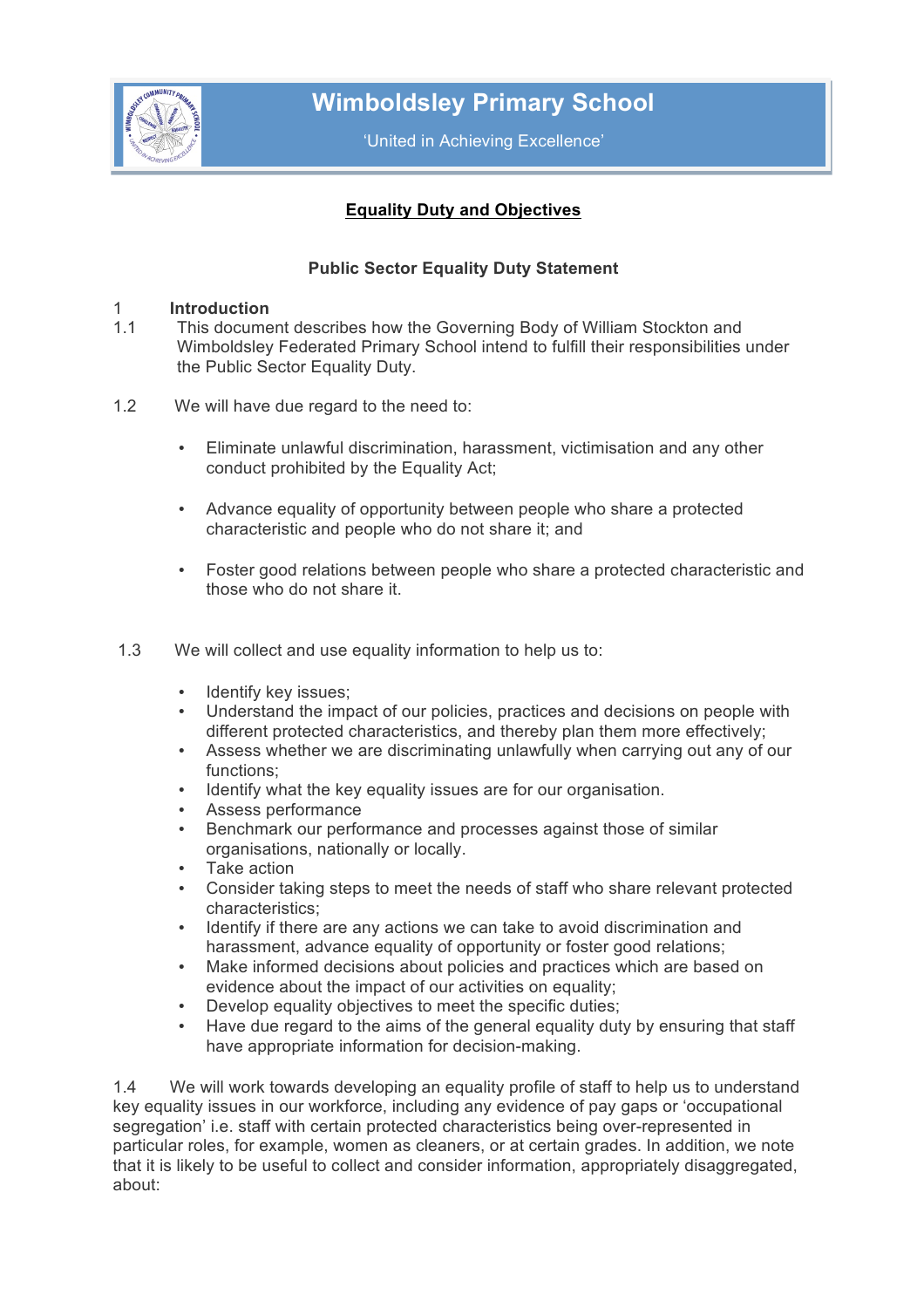- recruitment and promotion
- numbers of part-time and full-time staff
- pay and remuneration
- training
- return to work of women on maternity leave
- return to work of disabled employees following sick leave relating to their disability
- appraisals
- grievances (including about harassment)
- disciplinary action (including for harassment)
- dismissals and other reasons for leaving.

## 2. **Publication of Equality Information**

2.1 We will collect and use enough workforce information to effectively meet the general equality duty. Where relevant and proportionate we will publish on our website some information about the impact of our employment functions on people with the different protected characteristics in order to demonstrate compliance with the general equality duty.

#### **Equality Objectives 2016-2019**

There are a number of statutory duties that must be met by every school in line with legislation from the Race Relations (Amendment) Act (2000), Disability Equality Duty (2005) and Equality Act (2010).

William Stockton and Wimboldsley Federated Primary Schools are committed to meeting its public sector duties and acknowledges that we have a statutory duty to:

Eliminate discrimination, harassment and victimisation;

Promote equality of access and opportunity within our school and within our wider community;

Promote positive attitudes to difference and good relationships between people with different backgrounds, genders, cultures, faiths, abilities and ethnic origins.

The Leadership Teams and Governors will review the progress we are making to meet our equality objectives with regard to the protected groups (age, sex, sexual orientation, race, colour, nationality, ethnic or national origins, disability, religion or belief, sexual orientation or marital/civil partnership status, gender reassignment, pregnancy or maternity) under the Equality Act (2010).

## **Equality Objectives:**

At William Stockton and Wimboldsley Federated Primary Schools, we are committed to